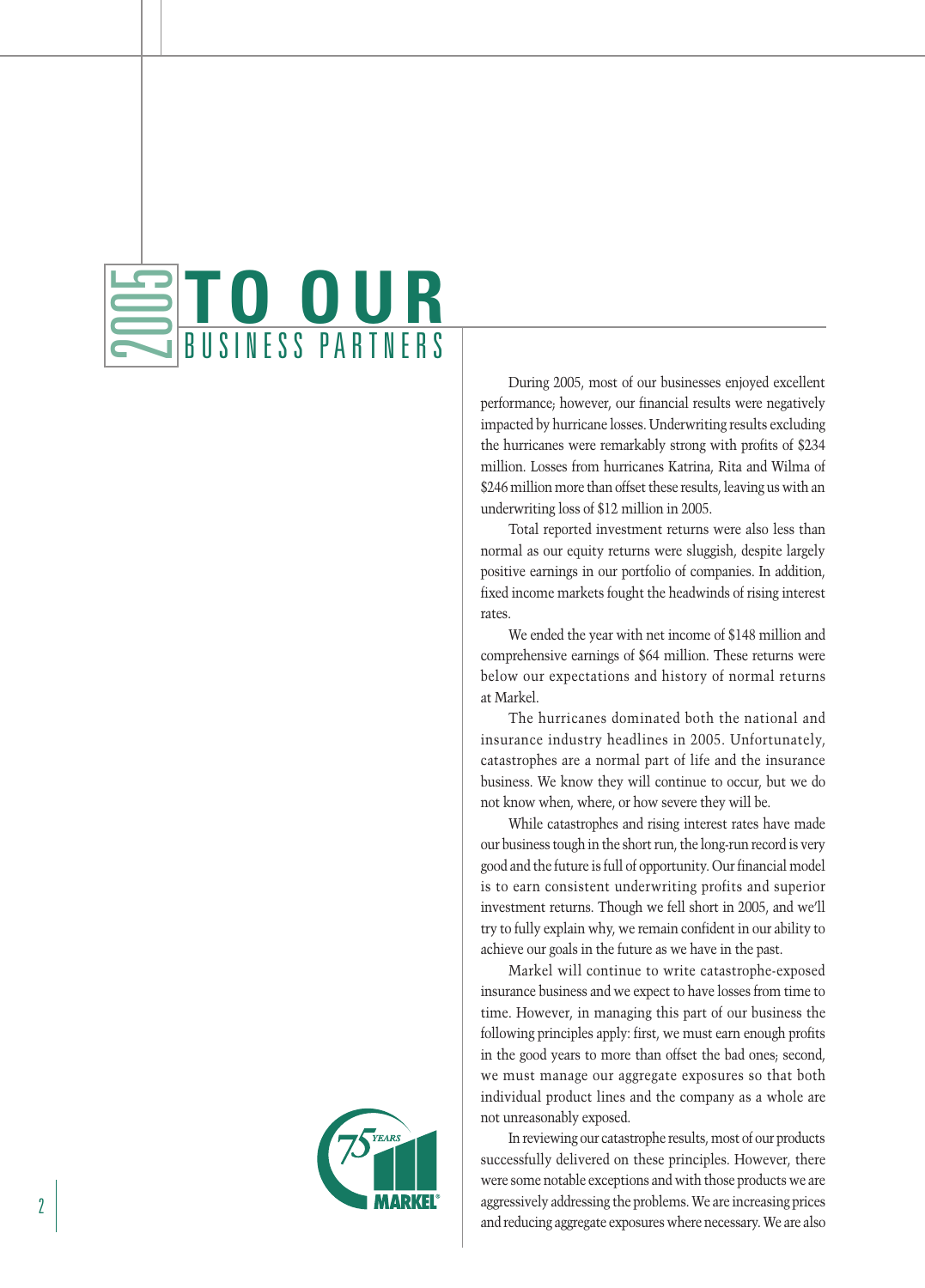reducing our reliance on industry catastrophe models and planning for higher frequency and severity of catastrophes in the future based on the experience of the past two years. Should we find the marketplace unwilling to allow us to achieve our profitability targets on this basis, we may find it necessary to withdraw.

Because the impact of these hurricanes was so significant to our financial results, in several cases throughout this report we will be referring to our results "before and after" or "with and without" the hurricane losses. Let us assure you that this is to help you better understand the business and what is happening. It is in no way an attempt to excuse or imply the events didn't really happen. We know all too well that they really did occur and, more importantly, that we can expect similar events in the future. We hold ourselves accountable for everything that happens at Markel and we clearly include these events in our compensation calculations.

In keeping with our efforts to be conservative and prudent, there is good news. While many companies have increased their estimated losses from hurricanes with each announcement, we believe that our initial estimates for Katrina and Rita now look to be too conservative. At the time of our third quarter financial release, we estimated losses from these events at \$254 million. With the passage of time, the settlement of many claims, and the ability to better assess the losses, we estimated the costs of these hurricanes at year end to be \$140 million for Katrina and \$41 million for Rita, a total of \$181 million or a reduction of \$73 million from our original estimate. Hurricane Wilma, which occurred in the fourth quarter, cost us an estimated \$65 million, so unfortunately this redundancy was used pretty quickly. Suffice it to say, we will continue to set loss reserves prudently.

## HURRICANES

Given the magnitude of the hurricane losses, we will try to explain what happened, how it impacted us, and most importantly, what we are doing about it. First, it is important to understand that the 2005 hurricane season was far and away the biggest and most costly on record. Hurricane Katrina is estimated to have caused insured losses of over \$38 billion. To

put this number into some perspective, Hurricane Andrew cost \$16 billion in 1992 and total equity capital in the United States property and casualty insurance industry stands at approximately \$400 billion today. Hurricane Rita followed in late September and Hurricane Wilma in late October, adding an estimated \$13 billion in losses. Together these three storms will cost the industry approximately \$51 billion. As a comparison, 2004, which was also a pretty tough year for hurricanes, and the previous record holder, cost the industry almost \$29 billion.

We provide insurance coverage for losses related to hurricanes in many of our divisions and business units. Essex Special Property and Markel International's property division provide coverage for highly exposed property risks which often include coverage for wind, flood or earthquake. These risks are typically larger and have low frequency, but high severity. Simply put, the losses don't happen very often, but are very costly when they do. Approximately 48% of our hurricane losses was generated from business in these units.

Markel International's Marine and Energy division sells coverage for all aspects of oil and gas activities which includes drilling platforms in the Gulf of Mexico. Our London operations also sell property reinsurance which includes hurricane exposure. Each of these areas was responsible for about 12% of our hurricane losses.

In our three contract property departments at Essex, Markel Southwest and Markel International, we have exposure to wind losses in the southeastern states which contributed approximately 17% to our hurricane loss. About 15% of the premiums earned in these departments have hurricane exposure.

Markel American Specialty Personal and Commercial Lines had exposure in its watercraft, yacht and property departments. We even had motorcycle losses as a result of the hurricanes.

One of Markel's great strengths is that we have many different specialty products, over 90 at last count. This diversity of products normally adds stability, but in those circumstances where a single event (like a hurricane) impacts multiple products, it creates a challenge to effectively manage 3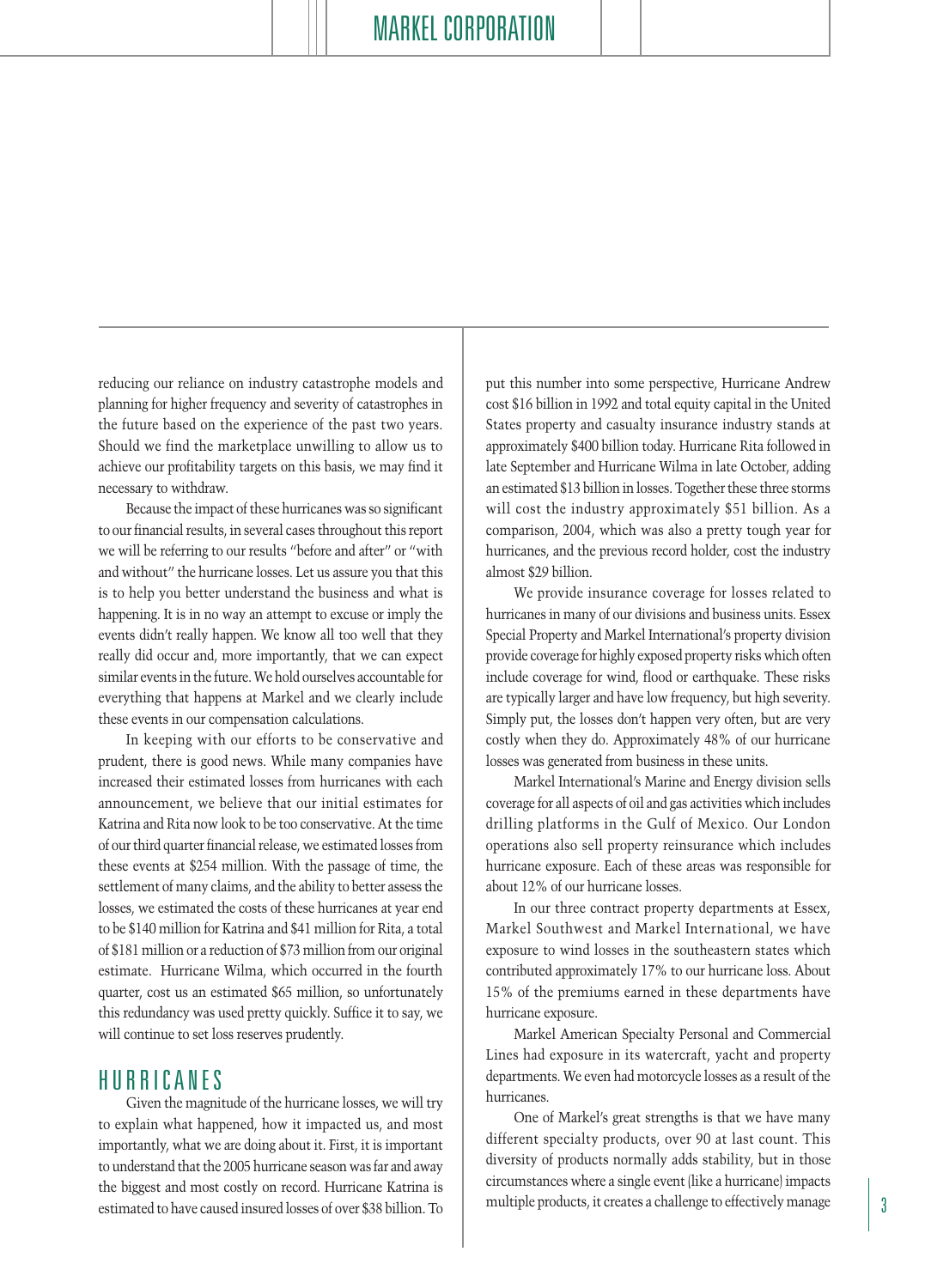this risk. To help forecast the potential loss from a catastrophic event both within a single product and across the spectrum of our different products, we have used a combination of the three most recognized independent catastrophe models. These models are intended to simulate an event and establish damage estimates for insured exposures. Unfortunately, these models significantly underestimated the magnitude of damage from the recent hurricanes. We also underestimated the unusual frequency of large events in the past two years. The models will be enhanced and made more robust as a result of knowledge from recent events. In addition, we will augment the industry models with our own models and underwriting tools along with an even greater margin for safety.

Many experts suggest that the environment is changing and hurricanes are on the increase. Clearly the recent experience of 2004 and 2005 adds credibility to these ideas. For example, this year's storms, Katrina, Rita and Wilma, all rank in the top ten most costly hurricanes in the United States. They rank first, seventh and third. Last year's storms, Charley, Ivan, Frances and Jeanne, also rank in the top ten. They are fourth, fifth, eighth and ninth. It is surprising that the storms of the past two years represent seven of the ten most costly. Filling out the top ten were Hurricane Andrew in 1992 (second) which set and held the previous record until Katrina, Hurricane Hugo in 1989 (sixth) and Hurricane Georges in 1998 (tenth).

If one were to look at hurricane statistics over the past 10, 20 or 50 years, it would be much more difficult to conclude that hurricane activity is increasing. For example, after Hurricane Andrew in 1992 until the hurricane season of 2004, on average less than 1.5 hurricanes made landfall each year in the United States and only Hurricane Georges now ranks in the top ten. Given these facts, a more logical conclusion might be to expect less frequent and severe hurricane activity in the future. Storm activity is, of course, only part of the issue. Another important issue affecting the costs of hurricanes is that building and economic development in geographic areas exposed to hurricanes continues to increase. The rising values of properties developed in coastal areas have significantly 4 increased economic losses from hurricanes.

The good news is that Markel and the insurance industry can respond to the needs for coverage. While higher property values increase exposure, they also increase the premium base to pay for coverage and inevitable future losses. As new properties are built, they are generally constructed to better withstand hurricane winds. The number and total value of properties exposed to hurricanes is huge, but the probability that any single unit will experience a loss is still remote. Insurance is based on the law of large numbers, and with intelligent underwriting, a spread of risk and sound pricing, the insurance industry and Markel can continue to profitably respond to the need for protection from hurricane losses.

We expect each of our products to earn underwriting profits and contribute to our growth in book value. We fully expect to earn good returns on our capital, and each product must stand on its own. However, we understand volatility and recognize that not all products will earn profits every year. We strive to manage the business so that each product will earn good returns in five-year blocks of time and so that our varied product mix will produce underwriting profits every year. We have learned from the events of 2004 and 2005 and will be a better company as a result of the experience.

We have made several changes to how we write catastrophe-exposed business. We have set higher prices, reduced limits, increased deductibles and taken other steps to better control aggregate catastrophe exposures. As a result, we would expect that if the weather were the same in 2006 as 2005 our results would be much improved, should it get worse, we will remain financially secure and adjust accordingly, and with good weather, our results should be very pleasing.

## 2005 FINANCIAL REVIEW

Operating revenues decreased 3% to \$2.2 billion in 2005 as the insurance market became increasingly competitive. Gross written premiums decreased 5% to \$2.4 billion due to our sale of Corifrance, exiting lines of business that were not meeting our underwriting profit targets and an increase in competitive pressures in almost all of our markets. Earned premiums decreased 6% to \$1.9 billion as a result of the above items and additional reinsurance costs resulting from the 2005 hurricanes.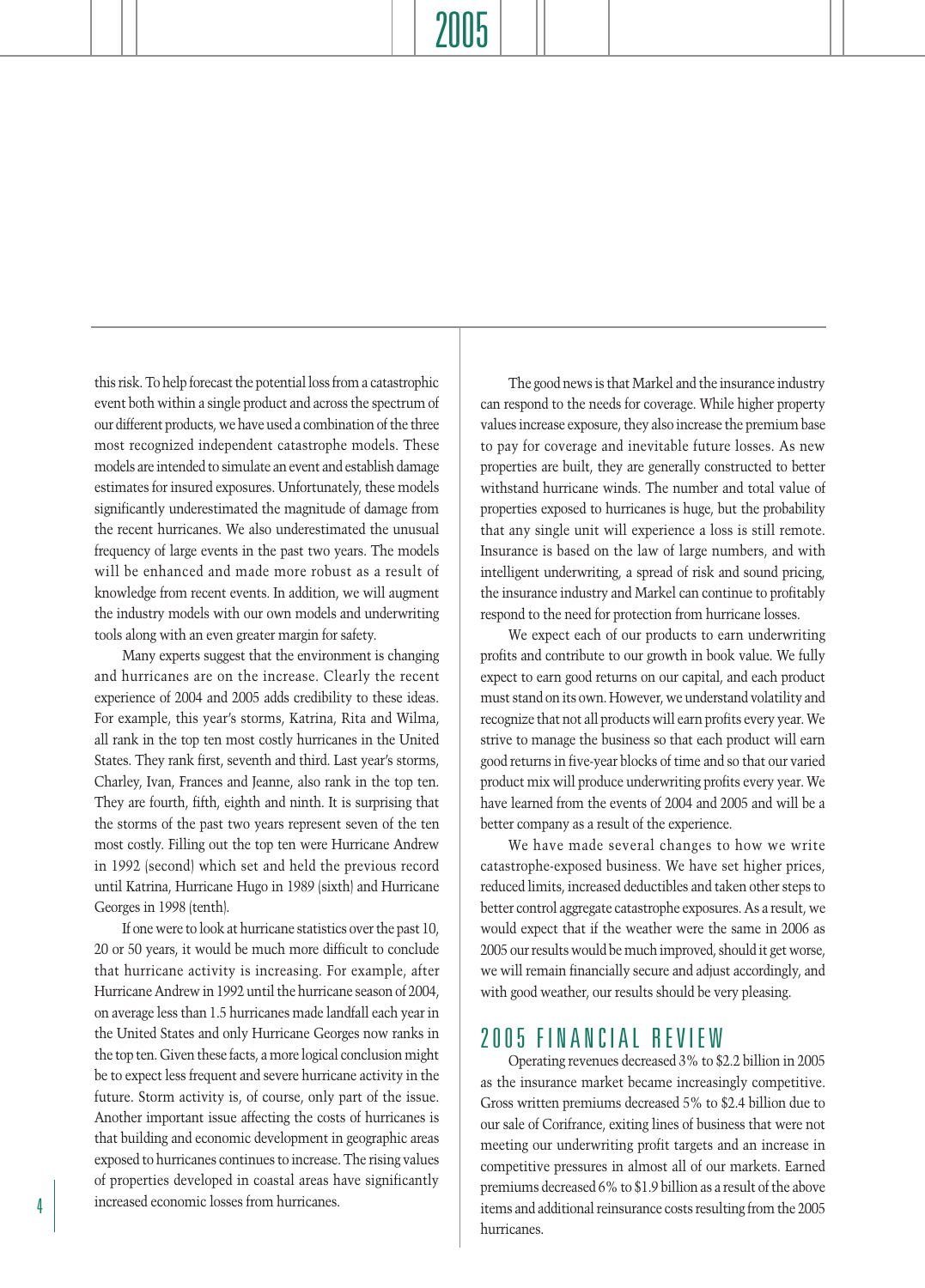Our combined ratio for 2005 was 101% compared to 96% in 2004. As mentioned earlier, the 2005 hurricanes are estimated to cost Markel \$246 million, or about 12 points of our 2005 combined ratio. For comparison purposes, the 2004 hurricanes cost an estimated \$80 million and represented about 4 points of our 2004 combined ratio.

With continued growth in our investment portfolio and rising interest rates, investment income increased 19% to \$242 million. Realized gains were \$20 million in 2005. Total investment returns were not as strong due to the effects of higher interest rates on the value of our fixed income portfolio and a sideways equity market. Our taxable equivalent total return for the portfolio, after foreign exchange losses, was approximately 1.5%.

Net income for 2005 was \$148 million compared to \$165 million in 2004. Shareholders' equity and book value per share grew to \$1.7 billion and \$174 per share, respectively. Compounded annual growth in book value per share was 3% for the year and 11% for the five-year period. We are never happy to report an underwriting loss; however, we were able to withstand unprecedented catastrophic events and grew book value, even if only modestly.

### BUSINESS REVIEW

Sometimes, it is easy to lose sight of the fact that the vast majority of our product lines have little or no catastrophic exposures. In 2005 many of these products produced exceptional results. One of our greatest strengths is a diverse portfolio of over 90 specialty products and, with the exception of our wind-exposed offerings in 2005, virtually every one of our other products met or exceeded our lofty profit expectations.

There is an abundant amount of good news in our operating units and we would like to share a few highlights with you from 2005.

#### **Excess and Surplus Lines**

Our Shand/Evanston unit located in the Chicago suburb of Deerfield, Illinois, had an exceptional year, producing over 30 points of underwriting profit in 2005. This stunning achievement is the result of writing profitable business and continued favorable loss development on business written over the past several years. Mike Rozenberg and his talented team of professionals have a winning combination of superior technology and excellent customer service. Our paperless environment has given us a competitive edge and our service to our broker partners is among the best in the industry. Shand is an excellent example of the safety valve that the Excess and Surplus Lines marketplace plays in the overall insurance industry. Over the last several years, we have seen our claims-made products liability and medical malpractice books of business grow rapidly as the standard market walked away from these two specialty classes.

On the other hand, our disciplined underwriters know when and where to walk away from business as market conditions become less attractive to us and more attractive to others. A great example of this disciplined approach can be seen in their management over time of the physicians product, which forms part of their medical malpractice program. At the very bottom of the soft insurance market in 2000, Shand was only able to write \$13.9 million of physicians business that met our profitability goals. The market rapidly improved beginning in 2001 and Shand profitably grew the book to \$96.8 million by the end of 2003. However, competition is again on the rise in the physicians market and Shand grudgingly reduced its writings to \$66.7 million in 2005. During our 16 years of ownership, Shand's professionals have repeatedly demonstrated the fortitude to walk away from underpriced business. Congratulations to Shand on an extraordinary year.

#### **Specialty Admitted**

In our Specialty Admitted segment, our hats are off to Britt Glisson and his talented team at Markel Insurance Company. Over the past five years, they have grown the top line while increasing the margin of profitability on the bottom line, producing over 20 points of underwriting profit in 2005. This is no small task to accomplish in any market cycle. Markel Insurance Company's success is built on its ability to keep its customers for many years. Over time we have determined that long-term customer relationships are usually our most profitable. Markel Insurance Company's customer retention rate is approximately 81%, and in several of its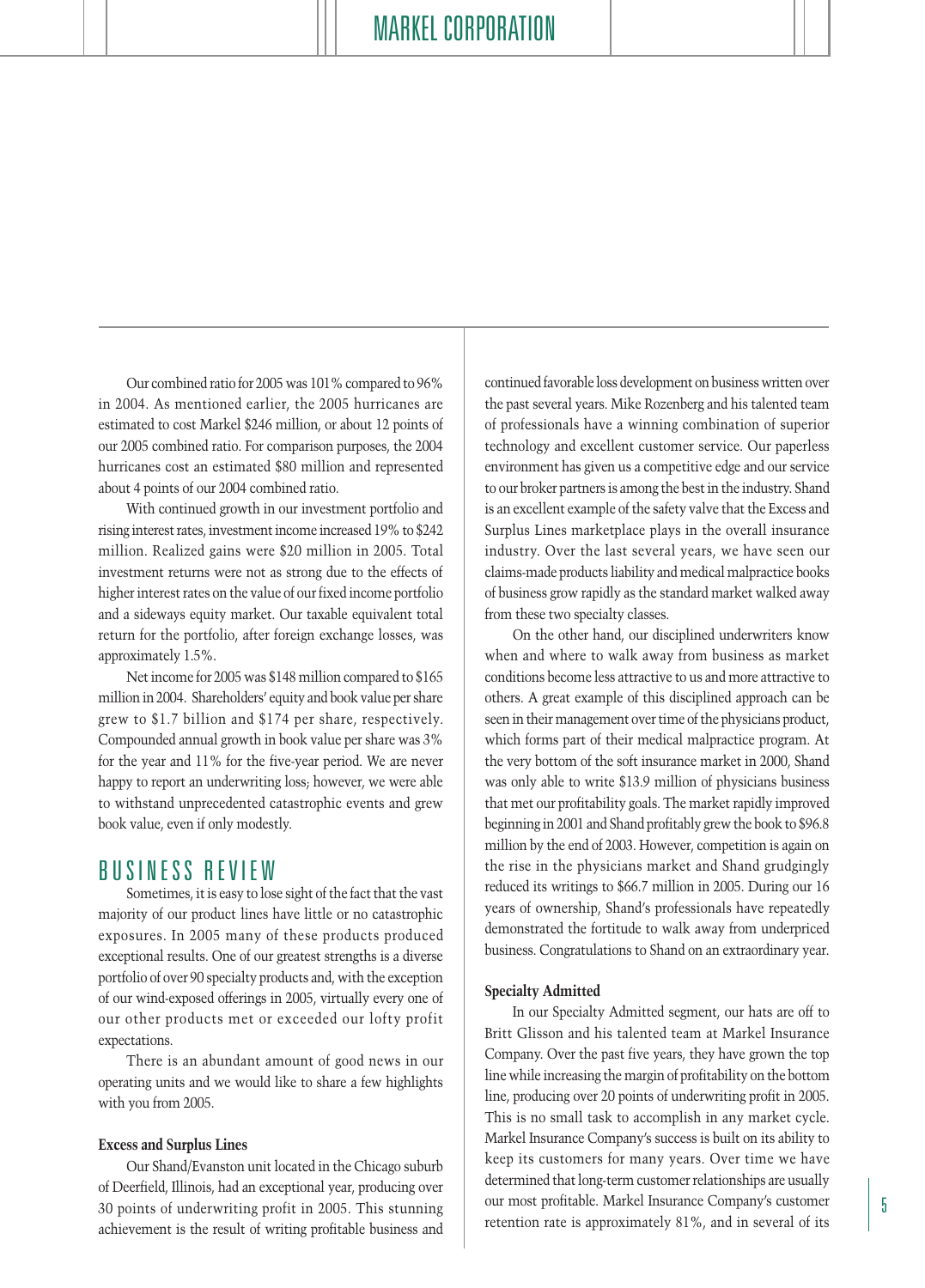core lines, we retain over 90% of our customers. In a highly-competitive market, this is an outstanding achievement. Value-added services such as loss control and crisis management assistance combined with attention to service are some of the reasons customers keep coming back.

#### **London Insurance Market**

While Markel International endured its fair share of hurricane losses in 2005, its professional liability businesses, which include its Retail and Professional Indemnity divisions, continued to perform superbly. The Retail division, using its branch strategy, has proven to be one of the most successful contributors to our results in the U.K., consistently producing underwriting combined ratios in the low 80s. The Retail division's emphasis is on professional indemnity products delivered through independent retail agents. When we began 2005, Markel International had four service offices in the U.K. They were located in the cities of Manchester, Birmingham and Reigate, all reporting into the Retail division's headquarters, located in Leeds, England. We used this anchor in 2005 and expanded with additional offices in Bristol and Cambridge as well as Edinburgh, Scotland. As Steve Carroll, manager of the Retail division says, "all of the pieces of the puzzle are in place!" These three new offices will begin producing profitable results for us in 2006 and we know that we can count on them for many years into the future. The strategy is a straightforward one — being located closer to our ultimate customer gives us the ability to provide superior customer service. This same strategy has been deployed with our new international offices in Madrid, Spain and Toronto, Canada. We are enthusiastic about the future prospects for profitability as Gerry Albanese and his talented team drive our international expansion.

#### **Other Operating Units**

Even in our operating units that incurred hurricane losses, there is ample good news to share. Essex Insurance Company's contract casualty department continues to turn in stellar results year after year. The profits that have been produced  $\boxed{6}$  over the past 25 years are nothing short of miraculous.

At our Investors unit, we witnessed early favorable trends from the most recent years in our primary casualty product, an area that has caused us difficulty in the past. In addition, Investors' environmental products continue to grow and meet or exceed underwriting profit expectations.

At Markel Southwest Underwriters, we are starting to see the fruits of six years of operating under the Markel banner. In spite of storm losses in 2005, this unit exceeded our overall profit goals.

At Markel American, our margins increased on our core motorcycle business while premium volume continues to grow.

Markel Re continues to build profitable books of business in small commercial umbrella, casualty facultative reinsurance and our fastest growing product, Specialized Markel Alternative Risk Transfer (SMART).

Our newest unit, Markel Global Marine & Energy, will open its doors for business in the next few months. This specialty array of products will complement those already offered at Markel International and in our U.S. operations.

As you can see, we have much to be proud of in 2005. While our consolidated underwriting results did not meet our high expectations, we have the people and platform in place to produce true Markel-like numbers in 2006.

## INCENTIVE COMPENSATION

Our underwriting culture and success is closely linked to our compensation philosophy and programs. We want our associates to earn reasonable base salaries and benefits, but have the opportunity to earn significant performance incentives based on underwriting profitability, or in the case of the executive team, based on growth in book value per share. To demonstrate what we mean by significant, over the past three years, our incentive compensation payments have averaged over 40% of base salaries. We estimate that incentive compensation payments to Markel associates for 2005 performance will approximate \$50 million, including \$1.1 million for the executive team.

Top performers receive the biggest checks. Our associates at Shand, Markel Insurance Company and Markel International's retail division, as well as many others,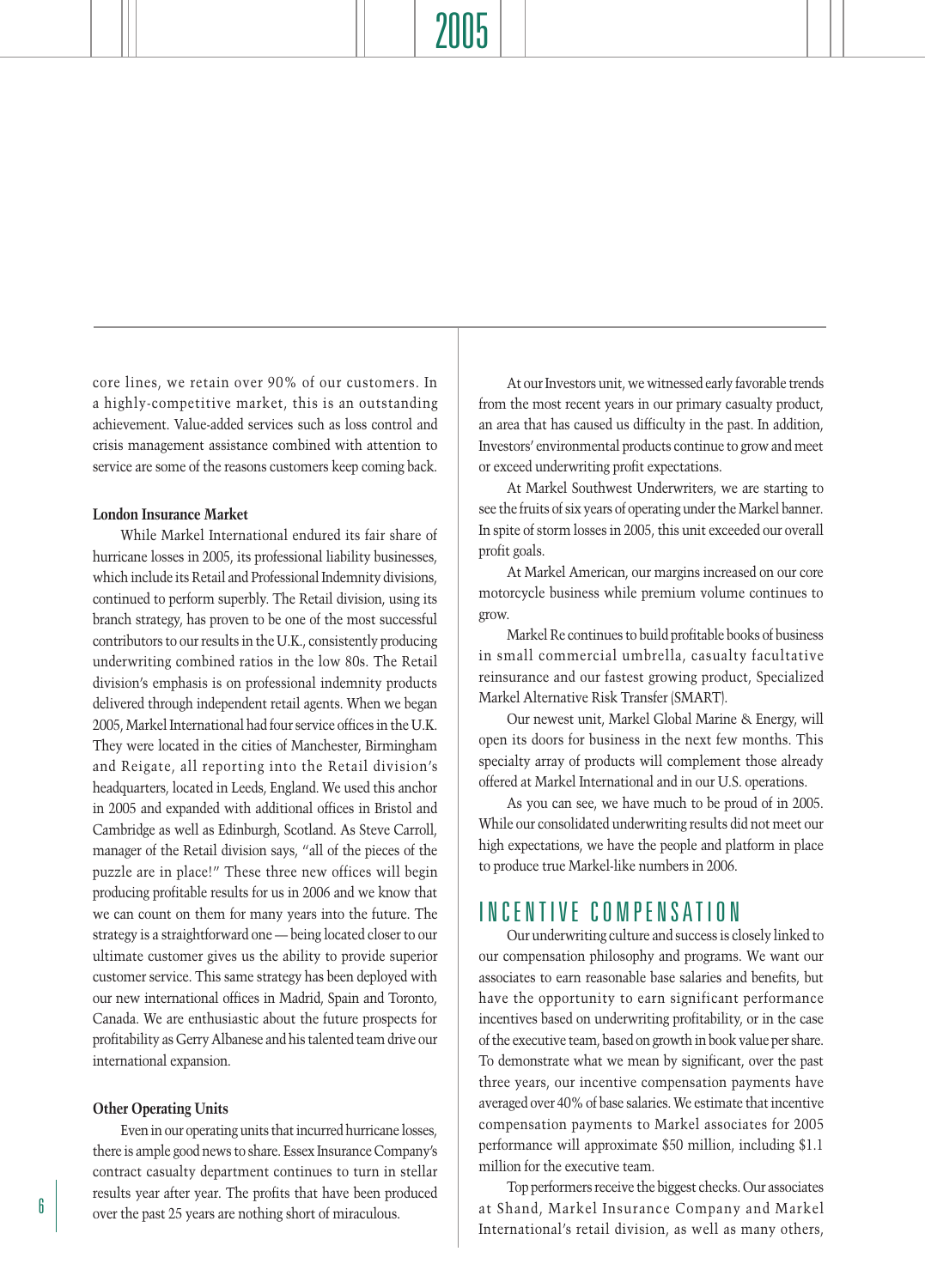generated substantial underwriting profits in 2005. Unfortunately, your executive team did not do as good a job growing book value per share. As a result, over 30 associates will earn larger cash bonuses than the six members of the executive team. We are delighted for them and we expect to do a better job in 2006.

### INVESTMENTS

Investment activities are an integral component of our business model and are crucial to our long-term growth in shareholders' value. In managing these assets our first task is to protect and preserve the capital we need to conduct our insurance operations. Second, we seek to build and grow capital in the most prudent and productive manner possible.

During 2005, we earned modest investment returns. Fixed income returns were 3.9%. We continue to be committed to very high credit quality fixed income investments and a shorter than normal duration to minimize the impact of higher interest rates. Long-term readers of this report might recognize this phrase. It has been consistent on the credit quality issue forever, and on the interest rate risk issue for the last few years. We are leery of the returns offered on long-dated fixed income investments as we do not think they compensate us for existing and future inflation risks. We are sticking to limited duration fixed income investments. In 2005 rates did rise, especially at the short end of the curve, and bond prices fell modestly. We offset some of these price declines with interest income to produce a positive overall return. We expect to remain short in duration, high in credit quality, and balanced between government, municipal and corporate securities in 2006. If the markets move dramatically in 2006, we will respond accordingly.

In the equity market we had flat performance in 2005 with a total return of (0.3%). This is below our normal expectation of double digit returns from equity investments. Our longer term five- and ten-year records still reflect excellent returns over very challenging investment environments.

We have invested for many years following a four-part thought process to select and manage our equity investments. Namely, we look for profitable businesses with good returns on capital, management teams with equal measures of talent

and integrity, reinvestment opportunities and capital discipline, and reasonable prices. Ironically, 2005 was a year in which many of our portfolio companies which meet these tests did not move in price, hence our flat performance. While share prices fluctuate a lot more than underlying share values, the long-term course of share prices is determined by underlying per share earnings. We are confident that our time tested discipline is an excellent process for managing investments as demonstrated by our long-term results. We are optimistic that continued earnings growth in our underlying portfolio of companies will be reflected in higher stock prices and good investment performance over time.

One positive aspect of flat stock prices and better underlying economic performance is that we are getting a better "bang for our buck" as we continue to use the cash flow from our business to purchase more shares at reasonable prices. Additionally, our long-term orientation allows us to achieve tremendous tax and economic efficiency. At year end, the unrealized gains on our equity portfolio stood at \$438 million. While we have provided for an ultimate tax liability of \$153 million in our financial statements, these taxes will not have to be paid until we sell the investments and realize the gains. Meanwhile 100% of the investment will be growing. This tax deferral, which fits our long-term horizon, adds tremendous and growing value over time to our company. Our long-term horizon is increasingly rare in the investment world and creates a significant advantage for us. Additionally, our costs for managing, trading, and even making mistakes in our portfolio, are minimized by our ability to think about and hold investments for decades rather than for quarterly, or monthly performance.

### **Market Review**

Our goal in managing equity investments is to earn double digit returns over the long run. This is an absolute rather than relative goal. While our focus is on absolute returns, we acknowledge that relative returns exist as a bogey for alternative choices. Over the long term we have met our absolute return goals and exceeded the S&P 500 benchmark over meaningful time periods. Unfortunately, 2005 was a year in which our returns fell below our absolute goals and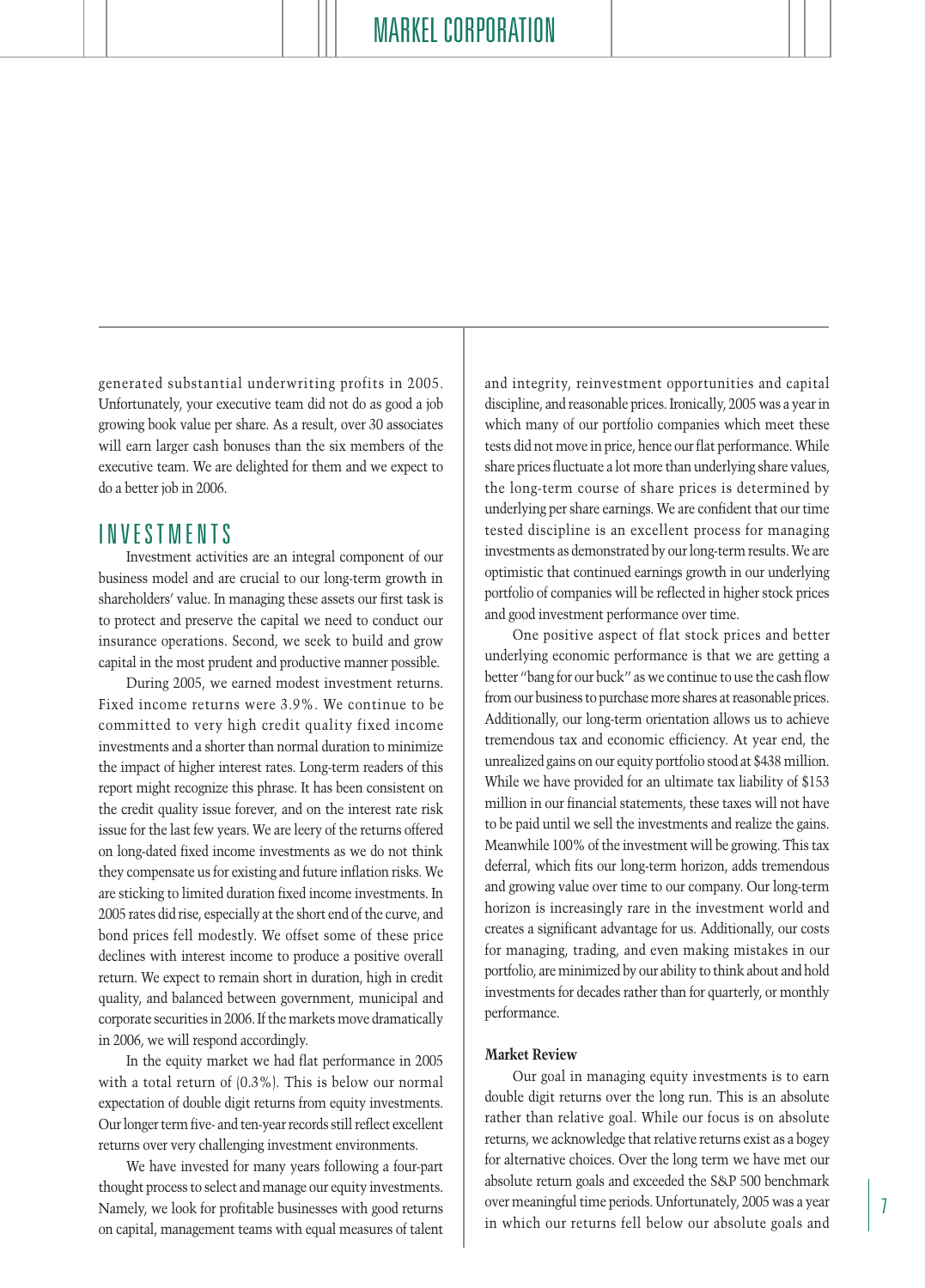underperformed on a relative basis. We tend to own a disproportionate amount of financial service companies which suffered from the previously discussed difficulties in the insurance industry and rising interest rates. We remain long-term believers in the prospective returns of these businesses.

The stars of 2005's financial markets were led by the commodity-oriented businesses of energy and gold as well as certain technology companies as most exemplified by Google. While energy markets clearly moved up dramatically in 2005 and we salute those who profited from those trends, two major factors kept our energy investments at a minimal level in the overall portfolio. First, and most importantly, energy and energy sources, like technology, change over time. For investors, this change is both exciting and dangerous. It is exciting because change creates dramatic positive outcomes for certain companies in the energy markets. It is negative, because the long-term trend in energy and technology pricing is down. This creates a headwind for businesses in those fields and we prefer to avoid investing in companies with decreasing pricing power. Although consumers worldwide benefit from progress and change in these markets, we as investors remain wary about the long-term prospects for these companies and the durability of their profits.

Second, certain aspects of energy pricing are similar to gold prices, where perception and geopolitical events swamp all other factors. We remain investors focused on long-term, durable-compounding businesses with easier to understand franchises or business dynamics. As such we sidestepped the hot energy and gold markets of 2005 and will likely continue to do so in the future. Over long periods of time this approach has proven sound.

Technology stocks, and in particular Google, also rose dramatically in 2005. While these companies continue to delight us as consumers and we enthusiastically applaud the productivity and efficiency gains these companies create for society, the businesses remain volatile and only minimally predictable over time. We focus on consumer-oriented, financial service and distribution businesses because we believe we are better able to make, and are more likely to be successful in, judgments about these kinds of businesses. We

are willing to forego the excitement of markets like 2005 in order to be more certain that we're earning good returns over the long term.

#### **Private Equity and Alternative Investment Activity**

A major area of interest in the investment markets these days is "Alternative Investments." This includes hedge funds, private equity, and various other asset classes that are thought to provide investors with both attractive and non-correlated returns. As Warren Buffett of Berkshire Hathaway noted in a recent talk, investment markets regularly progress through a sequence where they are led by innovators, then imitators, then swarming incompetents. We don't know exactly where "alternative investment" markets are in that progression but we believe they are in the second, if not the third, stage of development. We also believe that the high transaction and ongoing management fees common in this area diminish the long-term returns available to the ultimate owners of the underlying businesses.

After the "swarm" phase, we believe that returns become disappointing, if not dreadful, and opportunities begin to be created as sellers get out and prices drop to more economically attractive levels. We expect this to occur over the next several years and we look forward to participating in these markets as opportunities present themselves. If and when we do participate, we expect to avoid many of the transaction and management fees which detract from long-term value.

To prepare for the opportunities we see developing in these markets over the next five to ten years, and more importantly to participate in promising opportunities, we pursued two private transactions in 2005. While the dollar amounts invested are relatively small at this time, we are optimistic they will lead to additional opportunities. Both of these opportunities meet our four criteria listed above: profitable businesses with good returns on capital, management teams with equal measures of talent and integrity, reinvestment opportunities and capital discipline, and reasonable prices.

In 2005, we made a majority investment in AMF Bakery Systems, a Richmond-based producer of equipment for the baking industry. We knew the principals of the company from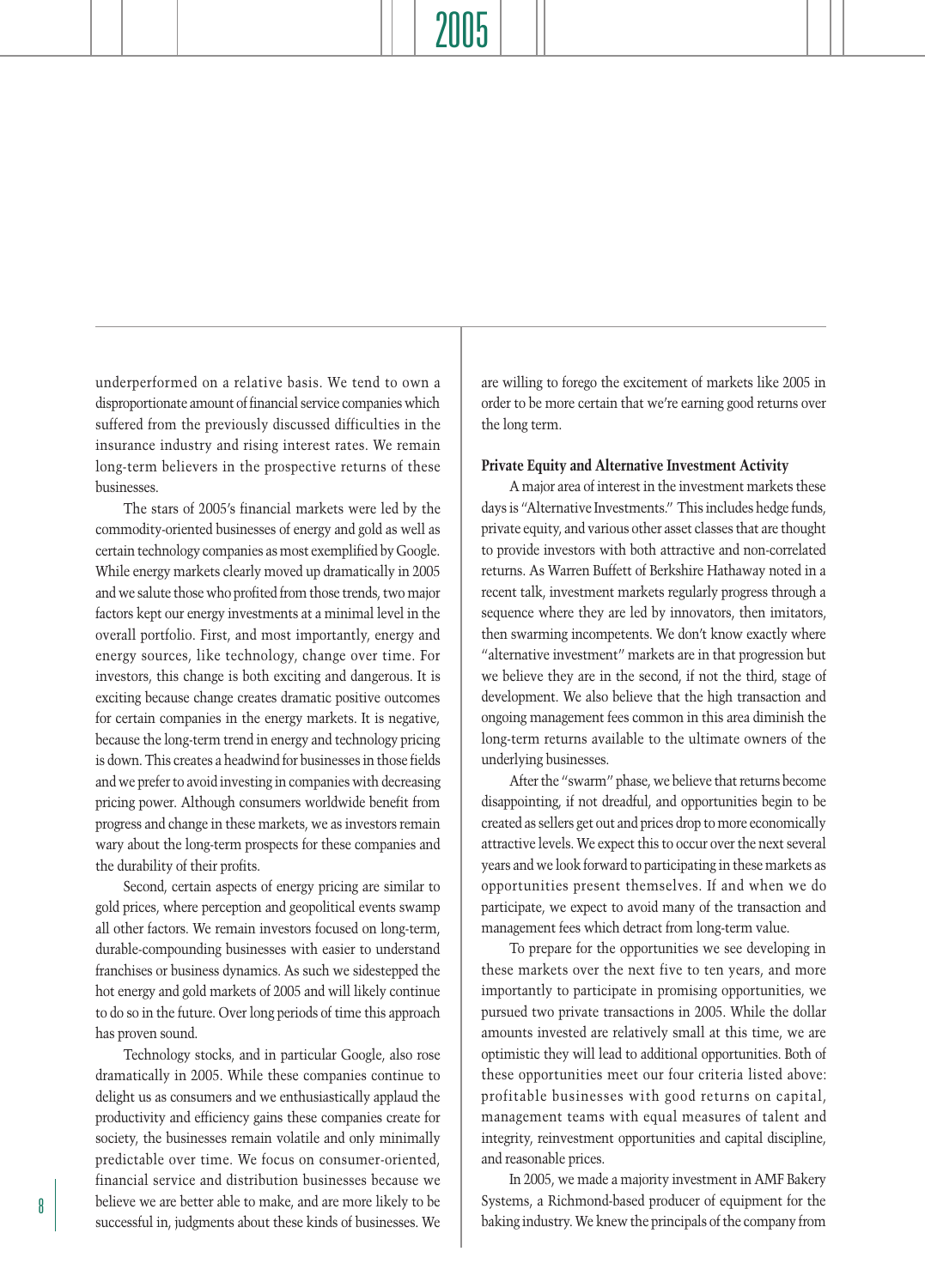long-standing community and personal relationships and we believe the business is durable and profitable with attractive returns on capital. Existing management purchased the remaining portion of the business and we will jointly enjoy the long-term economics of the business.

Additionally, in 2005 we committed to purchase a significant minority interest in First Market Bank in Richmond, in partnership with the Ukrop family. As Richmond readers probably know, the Ukrop family runs a successful and unique grocery business. Their values of integrity, absolutely first-rate customer service, an outstanding workplace environment and community involvement match up with our values perfectly. First Market Bank enjoys co-location and cross-marketing relationships with the Ukrop's grocery chain and we are excited to participate in their continued growth and development.

In both of these instances, we were able to find and negotiate these transactions principal to principal. By making these investments directly rather than through hedge fund or fund structures, we achieved significant cost and return advantages. We believe similar additional opportunities will develop over time and we look forward to expanding this part of our investment portfolio.

#### **Future Prospects**

We expect our future investment activities to continue in the manner discussed earlier. While the types and forms of investments may change over time our commitment to the principles of preservation and prudent growth of capital and a long-term investment horizon will not change. Our commitment to these principles has produced outstanding long-term results and we believe our adherence to these principles will continue to produce superior long-term investment results in the future.

Finally, we would like to thank our long-term shareholders. We believe that you are some of the premier thinkers in the investment world and are invaluable in your generous source of counsel, ideas and support. We wish to thank you for expanding our horizons with investment thoughts and insights, which help us manage our investment portfolio.

## BALANCE SHEET AND CAPITAL STRENGTH

During 2005, our investment portfolio grew 4% to \$6.6 billion, primarily as a result of operating cash flows. At December 31, 2005, there was approximately \$671 of portfolio working for each share of common stock.

Operating cash flows declined to \$551 million in 2005 from \$691 million in 2004 due to the decline in our 2005 premium volume, payments of 2004 and 2005 hurricane losses during the year and commutations.

Reinsurance recoverables increased to \$1.9 billion in 2005 from \$1.8 billion in 2004. The increase is due to approximately \$568 million of reinsurance recoverables related to the 2005 hurricanes. Without hurricane recoveries, our reinsurance recoverables would have decreased to \$1.3 billion in 2005. The recoverables related to the hurricanes are almost entirely due from financially strong reinsurers, many of whom provide us with security for amounts they owe us. We expect these balances to be collected promptly as we pay hurricane losses during 2006. Our non-hurricane reinsurance recoverables continued to fall as we have consistently increased our retention of gross written premiums, aggressively collected outstanding balances and commuted with reinsurance companies that are no longer core reinsurance partners.

Loss reserves increased to \$5.9 billion in 2005 from \$5.5 billion in 2004. Approximately \$680 million of this increase was due to the 2005 hurricanes. Our long-stated goal and consistent philosophy is to establish loss reserves that are more likely redundant than deficient. Surprises are almost always bad in the insurance industry and as a result we have long attempted to establish a margin of safety in our loss reserves. This translates into our ultimate goal of establishing loss reserves that we do not have to increase in the future. We believe we accomplished this goal in 2005.

On page 98 of the report you can see our past results in establishing loss reserves. We are pleased to report success in 2005, as prior years' loss reserves developed favorably by \$51 million. To be fair, our 2005 success represents the first time we have achieved this lofty goal on a consolidated basis since 1999. Our lack of success in the intervening years was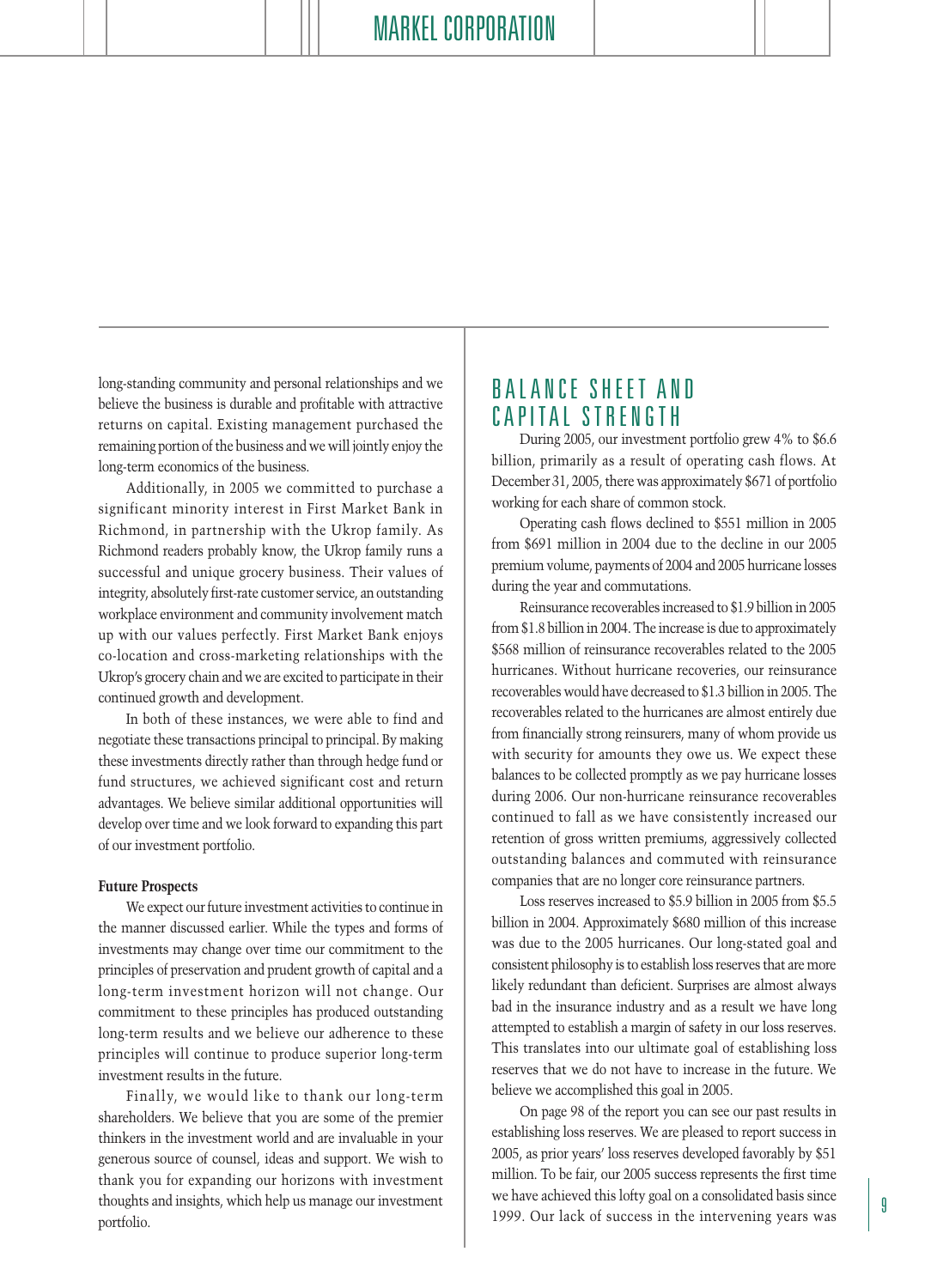primarily the result of adverse loss reserves development on Markel International legacy business, Investors' general and product liability business and asbestos exposures. Now that we are "back in the black" so to speak, we will work to continue this trend into the future. Of course, the ability to achieve favorable reserve development all starts with our underwriters and their ability to write profitable business.

As a result of our strong capital position, our Board of Directors authorized the repurchase of up to \$200 million of our common stock. Our thought at the time was that we would like to minimize dilution from the potential conversion in 2006 of our convertible notes payable. In 2005, prior to the hurricanes, we repurchased 49,400 shares for approximately \$16 million. After these events, we did not repurchase any additional shares in 2005; however, in early 2006, we repurchased an additional 129,200 shares for approximately \$42 million. The authorization remains in effect and we will exercise sound judgment in considering when, or if, to repurchase shares.

## THE INSURANCE MARKET

During 2005, general underwriting conditions and pricing in the insurance marketplace deteriorated. We believe it is suicidal to chase business as price levels drop below those necessary to earn good returns on capital. As a result, we meet competition where we believe we have appropriate margins of safety and walk away from business that we believe is underpriced. Our flat overall revenues in 2005 reflect our disciplined focus on the bottom line, not the top line.

Increased competition is coming from many sources. The standard insurance markets are again beginning to seek more specialty business (often below standard rates) and new specialty markets are entering the fray. Overall, competition and our free markets are wonderful, but they require that we remain disciplined and focused on the bottom line, not the top line. We have lived through this before and we have produced excellent results despite what turned out to be foolish competition. We fully expect to do so again.

The recent hurricanes cost the insurance industry a 10 significant amount of capital and many are promoting the idea skeptical of these promises, but we are getting used to it.

that substantial rate increases are on the horizon for 2006. Clearly in those areas most exposed to future hurricane losses substantial rate increases are necessary. But it is less clear whether or not this "rate talk" will convert into action. We are not optimistic that there will be broad based rate increases. We will act with discipline and financial prudence regardless of what our competitors do and seek to obtain rates which cover the risks and provide appropriate returns to our shareholders.

Most people outside the insurance industry assume that everyone knows what prices are necessary to generate profits. Unfortunately, this is simply not the case. Predicting future losses is a tough, challenging and complicated process without much certainty. Today many in the business are enthusiastic about an expectation that they might successfully increase prices by 100% or in some cases even 200%. What that suggests is that the very same people were selling insurance last year at a 50% or 67% discount. It is unlikely that they were doing so with the expectation of losing large sums of money. In many lines of the insurance business, getting the price right is an iterative process. We learn as we go; we try, try and try again. Fortunately, at Markel, our exceptional underwriters get it right most of the time.

Throughout the history of the insurance industry, financial markets and investment bankers were quick to respond to major industry loss events and create new insurance companies to capitalize on perceived opportunities. While some of the innovators proved successful, most imitators ended up delivering marginal results. The promoters of many of these companies seek quick returns and to sell out before the next event. Most investors in these companies seem to have little interest in the companies' long-term success.

In addition to the new companies, we are surprised and befuddled to see many other companies reporting hurricane losses of 30%, 40% or even more than 50% of their capital who are unapologetically raising new capital to pay the losses. Some are even raising extra capital and promising a new market in which they will somehow perform better than before, and the financial markets are providing that capital eagerly. We are stunned that capital markets are not more